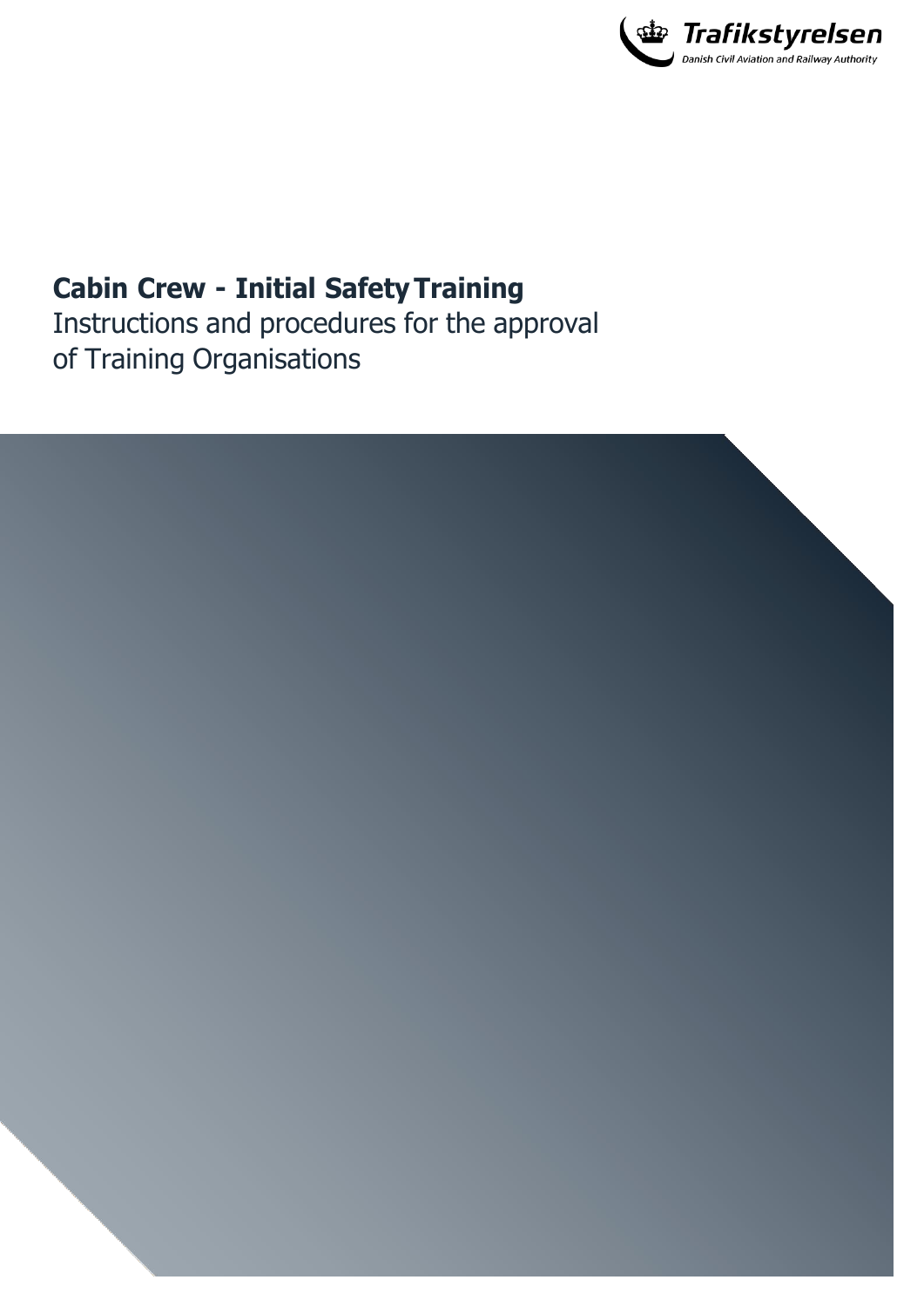

# **Cabin Crew - Initial Safety Training**

Instructions and procedures for the approval of Training Organisations

[www.trafikstyrelsen.d](http://www.trafikstyrelsen.dk/)k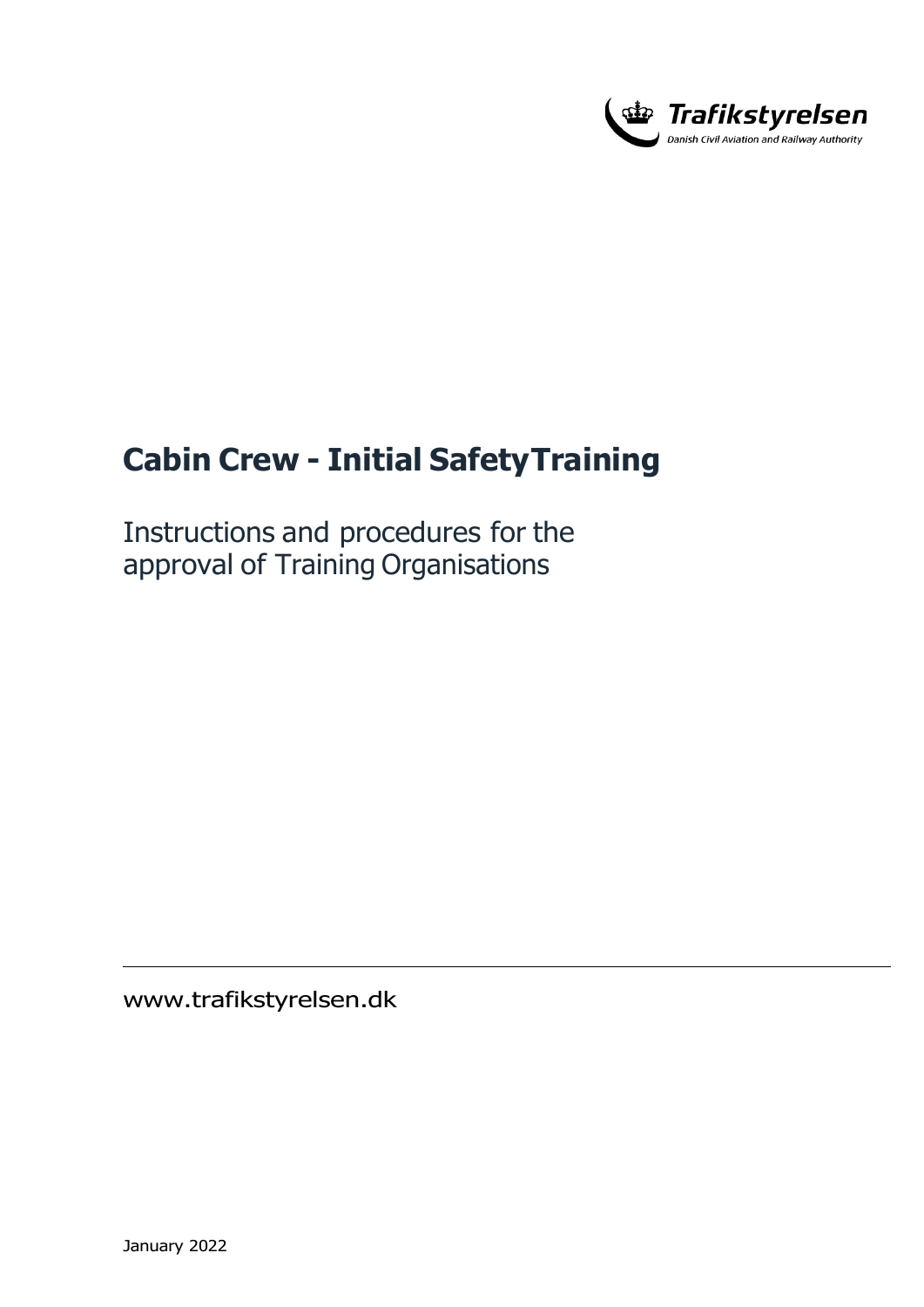## <span id="page-2-0"></span>Revision History

**Issue** 1 **-** Jan 2022

The parts of the EASA Aircrew Regulations relating to initial cabin crew training supersede those parts of the EU-OPS regulations which relate to initial cabin crew training.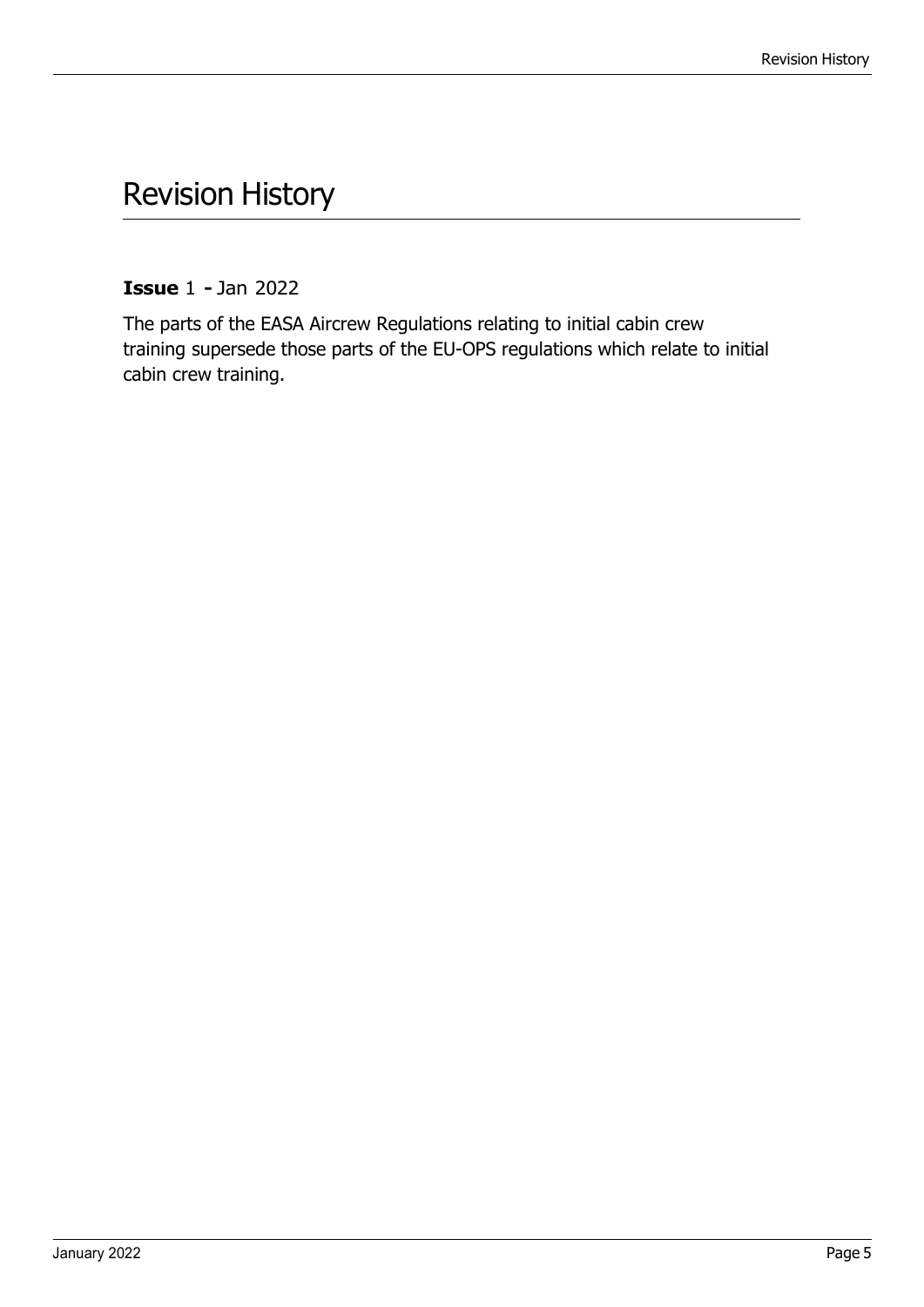# **Contents**

|                  | <b>Revision History</b>                                  | 5              |
|------------------|----------------------------------------------------------|----------------|
|                  | <b>Section 1</b> Introduction                            | $\overline{7}$ |
|                  | <b>Section 2</b> Obtaining approval                      | 8              |
|                  | <b>Section 3</b> Revocation or suspension of an approval | 11             |
|                  | <b>Section 4</b> Continuation of approval                | 12             |
|                  | <b>Section 5</b> Management and staffing                 | 12             |
| <b>Section 6</b> | <b>Instructors</b>                                       | 13             |
|                  | <b>Section 7</b> Training standards                      | 13             |
| <b>Section 8</b> | Records                                                  | 14             |
|                  | <b>Section 9</b> Training programme                      | 14             |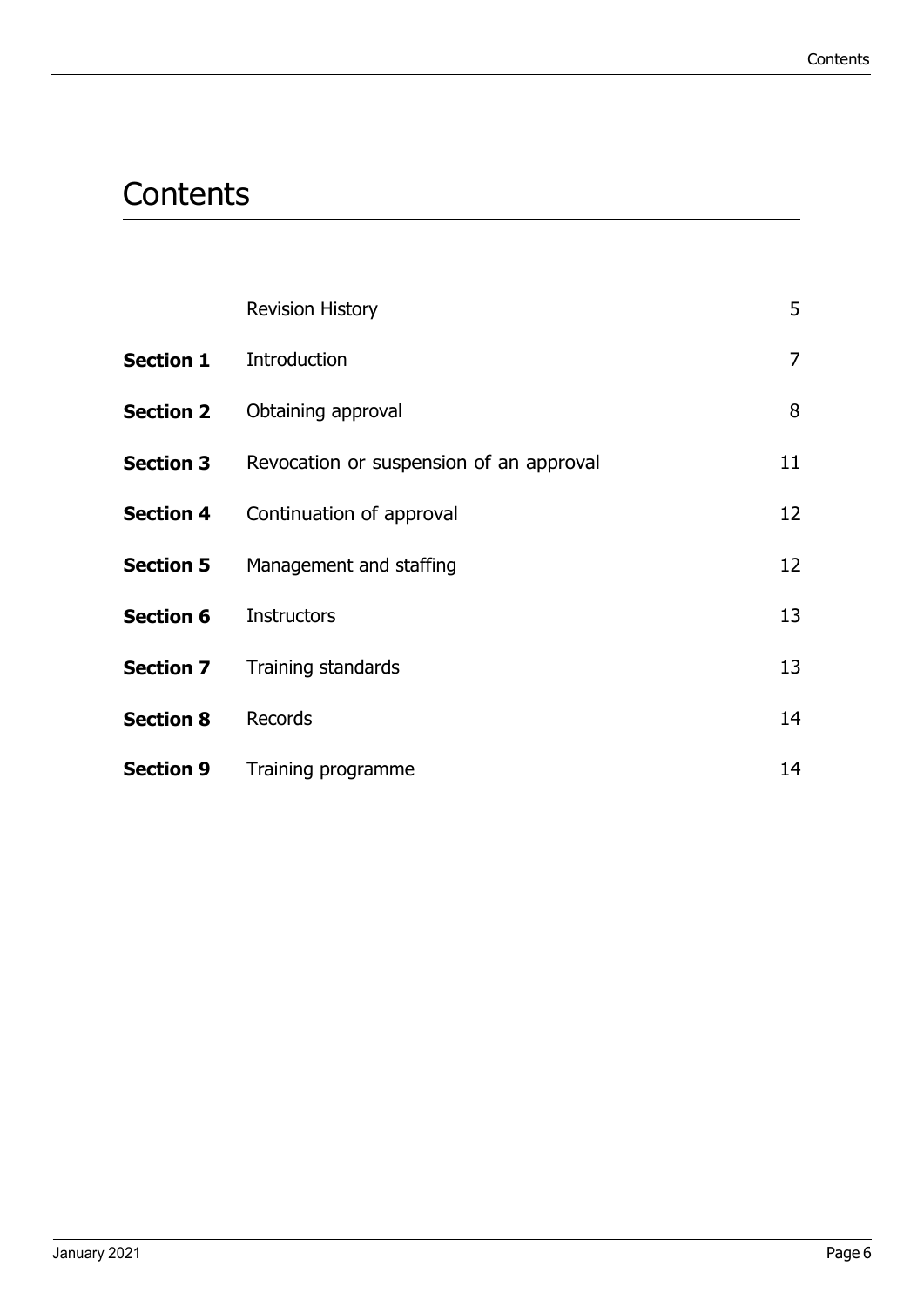#### **SECTION 1 Introduction**

- 1.1 The Danish Civil Aviation and Railway Authority (DCARA) regulates training of cabin crew in Danish approved organisations.
- 1.2 Common, comprehensive and detailed requirements, known as European Aviation Safety Agency (EASA) Implementing Rules, have been agreed by Member States of the European Community covering many requirements relating to the safety of commercial air transport aeroplanes. These requirements are published in the form of a European Regulation which has the force of law throughout the European Community including DK.
- 1.3 One of these requirements, in the EASA Aircrew Regulation, Annex V (Part-CC), CC.TRA.220, is for each cabin crew member to complete an initial training course and to undergo an examination to demonstrate knowledge and proficiency.
- 1.4 Annex V (Part-CC) of the EASA Aircrew Regulation, CC.CCA.100 requires a cabin crew attestation to be issued to those applicants who have passed the examination following completion of the initial training course. This can be issued by the competent authority or an organisation approved to do so by the competent authority.
- 1.5 This document contains guidance and information for the benefit of organisations seeking approval from the DCARA. It is intended to servetwo purposes:
	- To help organisations ensure that an application made for an approval will satisfy DCARA, that the relevant requirements and standards have been met, and thereafter will continue to be met.
	- To explain administrative arrangements in DK.
- 1.6 DCARA expects organisations seeking approval to be in possession of the latest version of the relevant EASA Aircrew Regulation and all associated Acceptable Means of Compliance (AMC) and Guidance Material (GM) and the organisation representatives to be familiar with the content.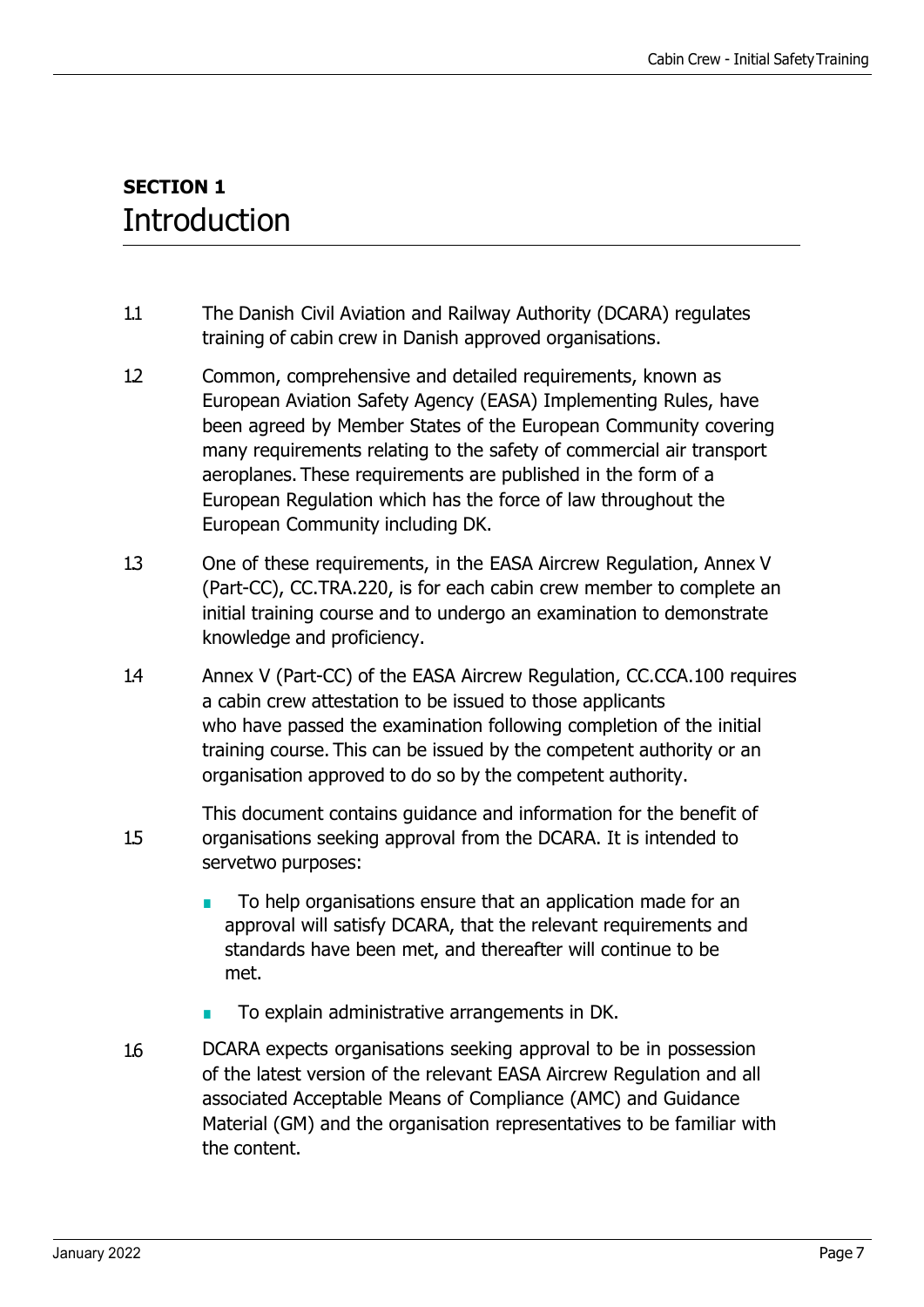- 1.7 A Training Organisation (TO) is considered normally to be a single organisation, staffed, equipped and operated in a suitable environment, offering the practical training and theoretical instruction required for the course provided. If training is conducted at other locations, a robust audit and compliance process must be in place to ensure that such locations meet all required standards.
- 1.8 A TO may make training arrangements with other TOs or providers but must ensure that these other organisations comply with the appropriate requirements. Where training is provided at multiple locations, all sites will be subject to inspection. The TO must be self-sufficient and able to test its trainees at the completion of each module of training. In all cases, the TO's Head of Training is responsible to the DCARA for its training standards and compliance with appropriate requirements, including testing, even though a sub-contracted organisation may also be approved.

### **SECTION 2**

Obtaining approval

- 2.1 It is the DCARAs experience that considerable resources and effort are required to prepare an initial application for approval to conduct courses of training, particularly in relation to the development of the required documentation. Equally, the review of such material is demanding of staff effort and must take its place beside other work undertaken. Therefore, organisations should make realistic assumptions from the outset as to how long it will take to obtain approval and are strongly recommended to inform the DCARA of their intentions at an early stage of planning.
- 2.2 It is strongly recommended that organisations intending to make application for an approval, contact the DCARA for guidance to theapproval process.
- 2.3 The DCARA will only approve courses prepared and delivered in English or a Scandinavian language. All course material and documents shall be in English. TOs shall ensure that trainees for whom English is a second language have an adequate understanding of spoken and written English before admitting them to a course.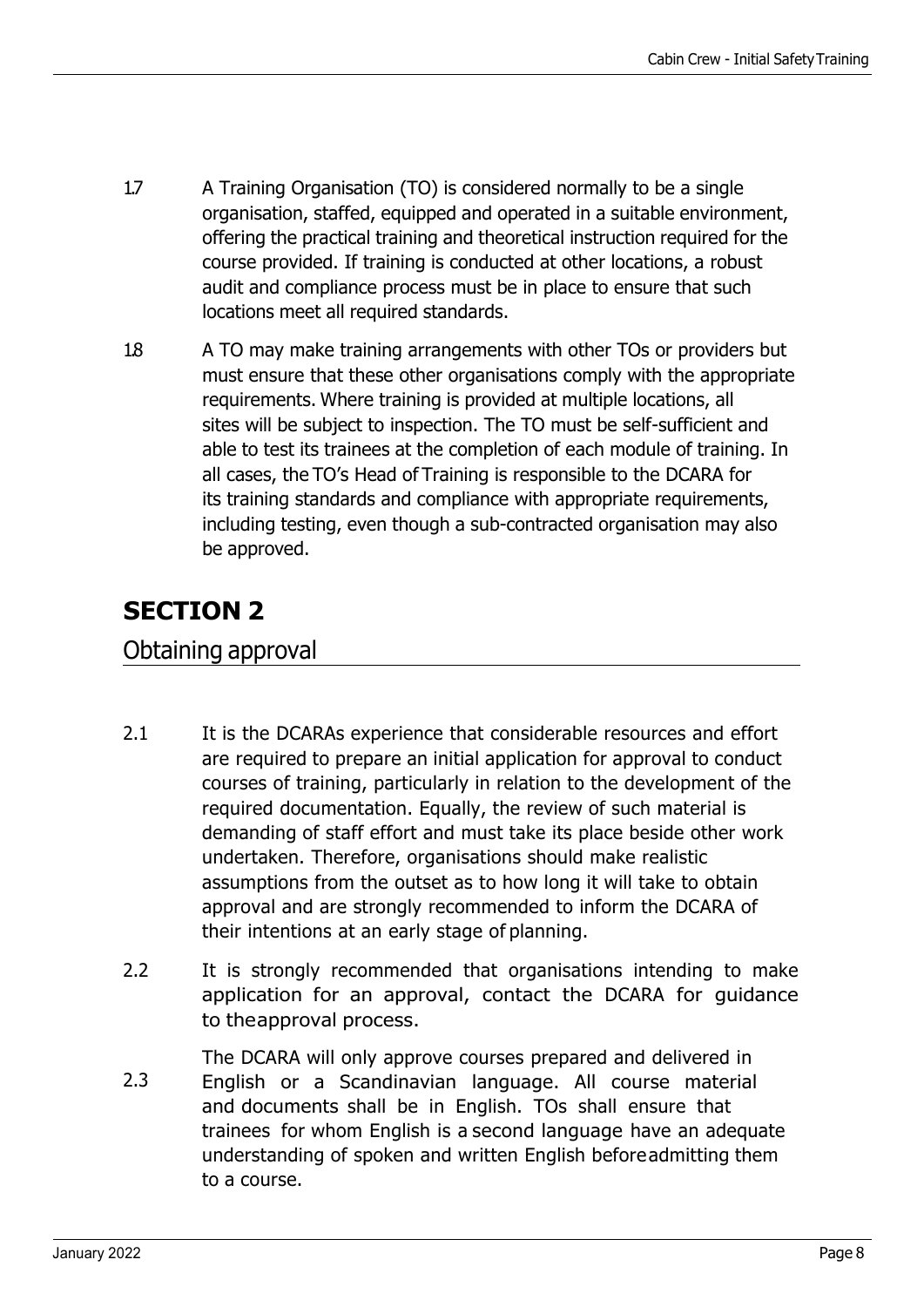- 2.4 To seeking approval for the Cabin Crew Initial Course should apply tothe DCARA using the **Approval of Cabin Crew Initial Training Organisation Application and Revalidation Form** which can be found on our website www.trafikstyrelsen.dk.
- 2.5 The application should also include the following documentation:
	- Operations Manual containing:
		- All information given to trainees during the course.
		- Amendment process for update of information and DCARA notification.
	- TO Training Manual containing:
		- Course syllabi and methodology.
		- Instructor guidance notes.
		- Amendment process for update of information and DCARA notification.
	- Compliance Manual containing:
		- Compliance oversight procedures.
		- Procedures for changing instructors.
		- Procedures for trainee failure.
		- Detailed management structure and post holder CVs.
	- List of external facilities to be used on the course:
		- Swimming pools, aircraft training devices, etc.
	- Description of accommodation and facilities:
		- Classrooms, restrooms, toilets, etc.
		- Number of staff and trainees that can be accommodated.
		- Statement that it is adequately lit, ventilated and free from external noise and distractions.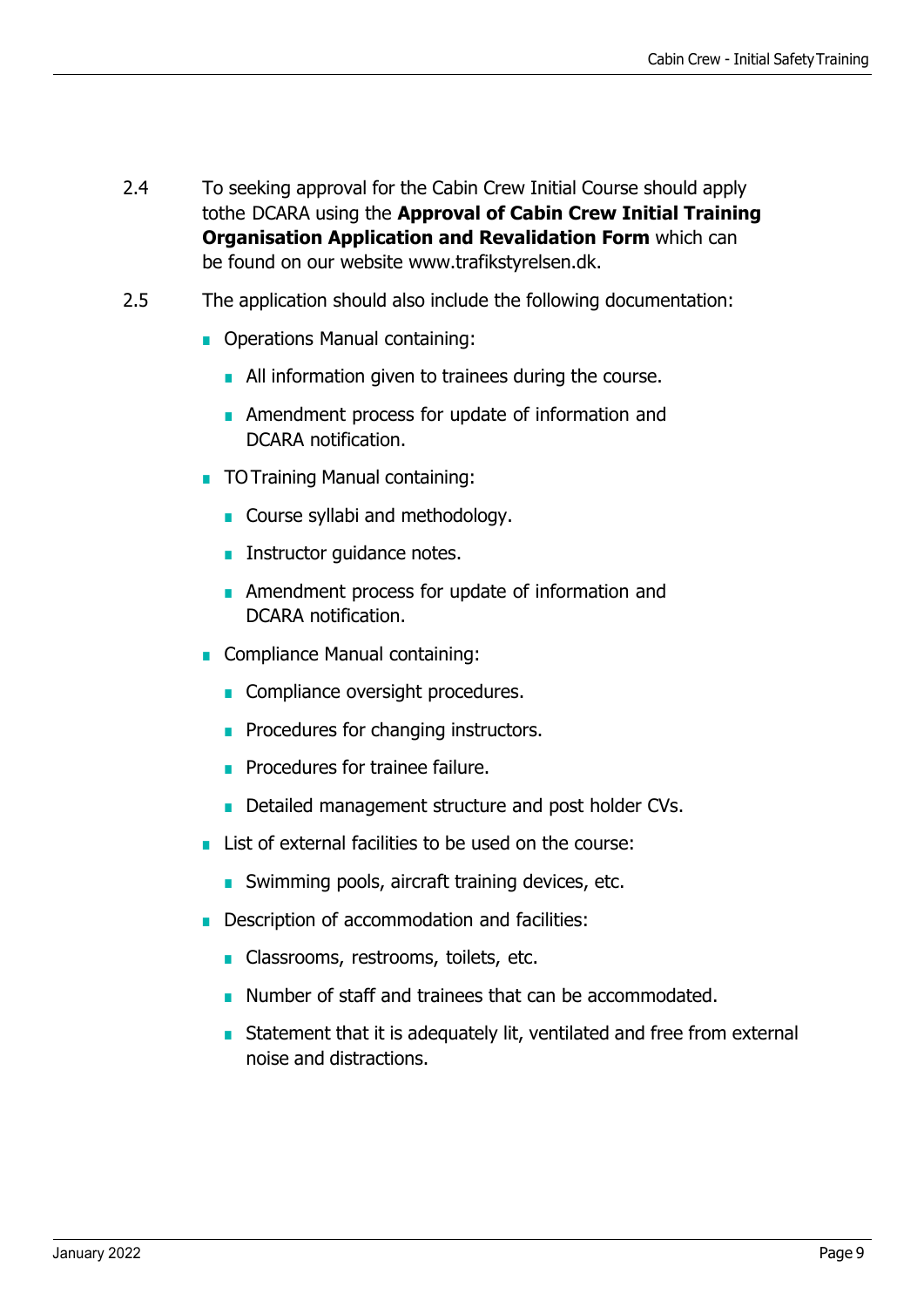- Ratio of instructor to trainees.
- List of equipment, training material, DVDs, handouts, etc.
- List and qualifications of instructors.
- Evidence of continuing availability of equipment, facilities and instructors.
- Samples of course documentation:
	- Attestation record form including responsibility for production, issue, and retention.
	- Procedure for suspension or revocations of attestations.
	- TO training records.
- At least two sample examination papers for each module.

**NOTE:** The TO will not be required to duplicate submission of information relating to the above items if the information is already included in another document submitted, e.g., Training Manual.

- 2.6 **Initial Inspection:** When the DCARA is satisfied that the application and associated documentation complies with the requirements, all aspects of the TO and all training locations will be inspected to ensure that the requirements are met. Subject to satisfactory inspection, an approval for courses to be conducted under the direction of the Head of Training will be issued. The approval will not have an expiry date but will remainin place, subject to inspection and audit.
- 2.7 The initial inspection will focus on:
	- $\blacksquare$  Staff adequacy of numbers and qualifications.
	- Training equipment.
	- **■** Facilities adequacy for course and number of trainees.
	- Documentation compliance with requirements and amendment status.
	- Instruction conduct and content of course material.
	- Compliance system.

**NOTE:** In practice, consideration of these items will have taken place before the initial approval inspection.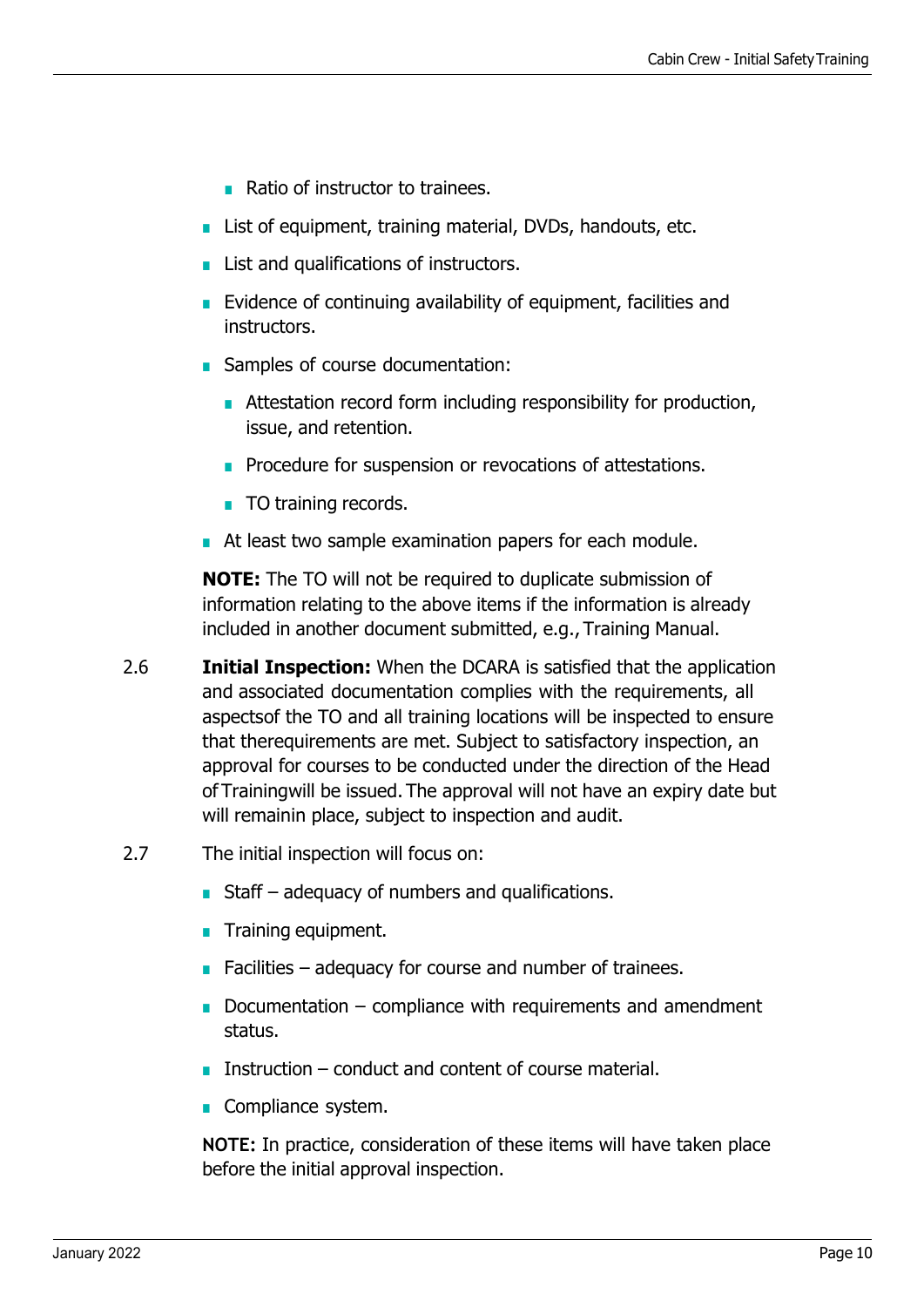- 2.8 It may be necessary to make two approval inspections, the first to ensure compliance of the infrastructure and documentation and the second to observe the training course. If a TO elects to sub-contract any element of the course, the DCARA may choose to conduct a furtherinspection of the sub-contractor.
- 2.9 It will be a condition of the approval that the DCARA may re-inspect the TOat any time during the period of approval. Continuation of an approval isnot automatic but depends on the outcome of annual inspections and audits. Reports will be provided to the TO following inspection visits by DCARA staff.

#### **SECTION 3**  Revocation or suspension of an approval

- 3.1 An approval issued by the DCARA may be revoked or suspended if the requirements cease to be met in part or in whole or if the standards on which the approval was granted are not maintained. Should there be a failure to meet the requirements or standards, the organisation will be formally notified of the non-compliances and remedial action will be identified and agreed within a specified time scale. Should the organisation fail to meet the standards in the specified time, revocation or suspension of the approval will be considered.
- 3.2 If an application is refused or a proposal is made to revoke or suspend an approval, the applicant or holder will be entitled to a review of the decision.
- 3.3 If an approval is revoked and the TO wishes to reapply for renewal of this approval, then the initial application process must be followed and the relevant charge will apply.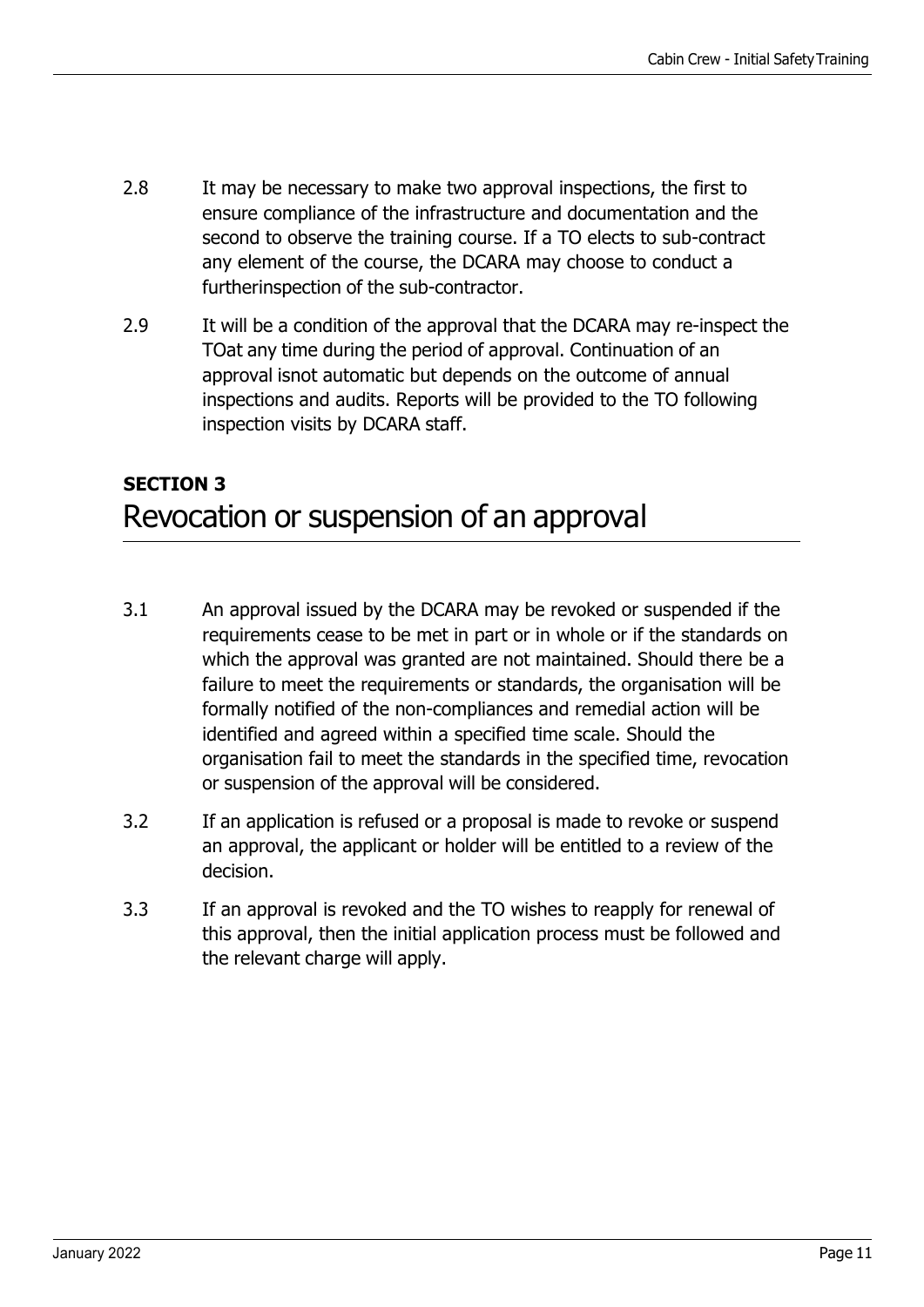#### **SECTION 4**  Continuation of approval

- 4.1 An annual programme of inspections and audit will focus on the organisations maintenance of the necessary training standards and compliance with the appropriate requirements. As well as the items in paragraph 2.7 above, the inspection will concentrate on the day-to-day conduct of training. Particular attention will be paid to:
	- Action taken on any non-compliances raised at the last inspection.
	- Operation of the Compliance System.
	- Current numbers of training staff.
	- Training task since last inspection and forecast for next year.
	- Changes to location of facilities.
	- Course structure and training aids.
	- Training records  $-$  a representative sample will be examined in detail.
	- **Examination results and analysis.**
	- Future plans.
- 4.2 An organisation may not commence, conduct or continue training courses requiring approval, unless it has the relevant approval documentation in its possession, except with the express consent in writing of the DCARA.

#### **SECTION 5** Management and staffing

5.1 An adequate number of qualified, competent staff is to be employed and the management structure should ensure supervision of all grades of staff by persons who have the necessary experience and qualities. The DCARA will place particular emphasis on the qualifications and competence of all training staff in their specialisation and in training techniques.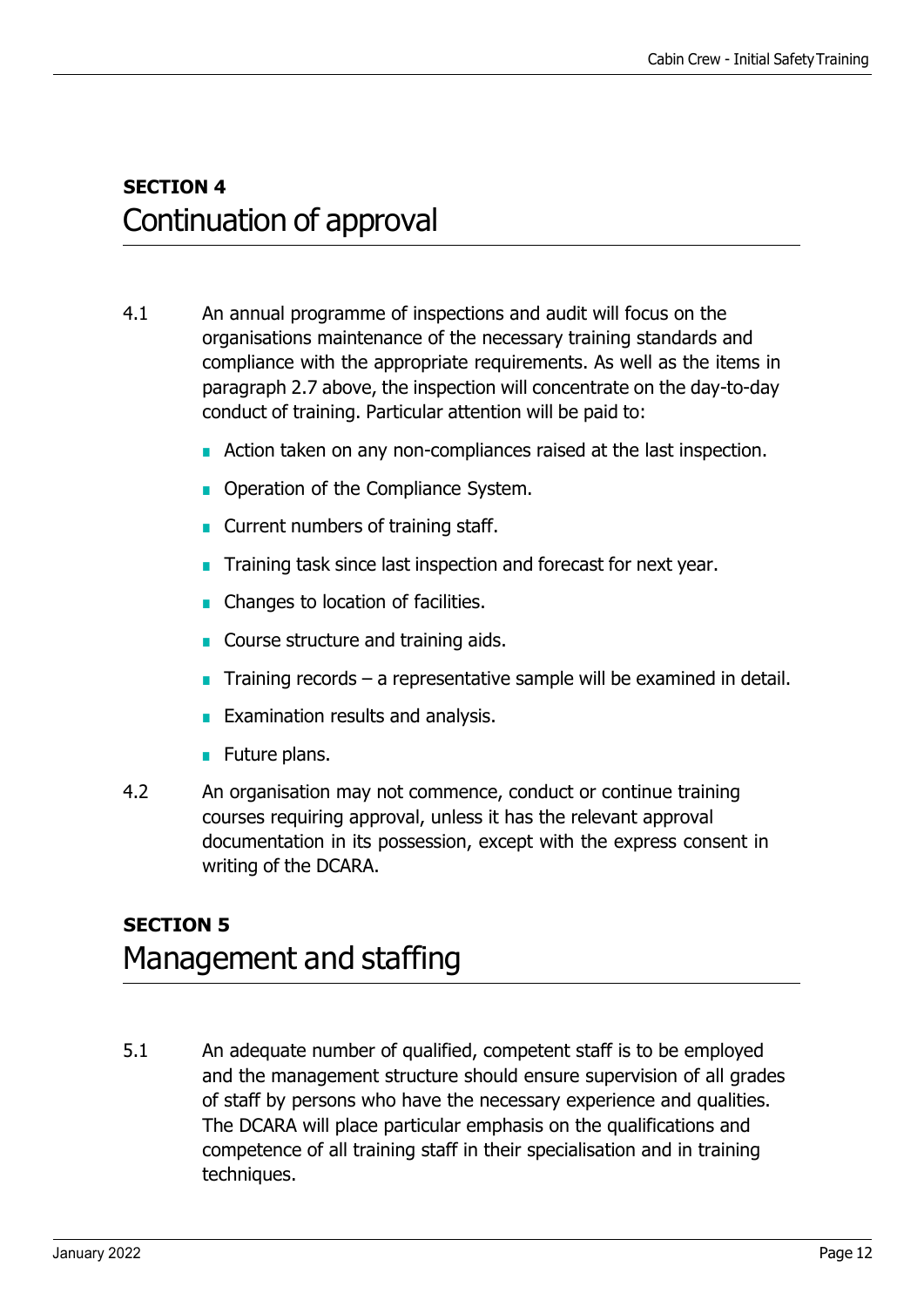- 5.2 Any intended changes to training staff must be notified to the DCARA atleast 14 days prior to appointment.
- 5.3 **Head of Training**. The Head of Training should have extensive experience in cabin crew training and a sound managerial capability.
- 5.4 Should the Head of Training cease to be employed in that role, the approval will automatically lapse. The CAA must be informed of the departure or intended departure of the Head of Training. However, provided that a named deputy has been in post and has been active for at least 90 days before the departure of the Head of Training, permission may be given for the approval to continue pending the appointment of a permanent replacement. The acceptability to the DCARA of an intendedappointee should be confirmed before the appointment is made.

### **SECTION 6 Instructors**

6.1 Sufficient instructors must be employed to ensure the proper continuity of training for all trainees attending the course.

### **SECTION 7**  Training standards

- 7.1 The DCARA requires that adequate arrangements be put in place by the Head of Training for the standardisation of instructors and the provisionof instructor briefing material. Such arrangements shall be detailed in the Training Manual.
- 7.2 Arrangements are to be made for periodic standardisation and checking. Such training and checking is to be recorded within the organisation's quality control system.